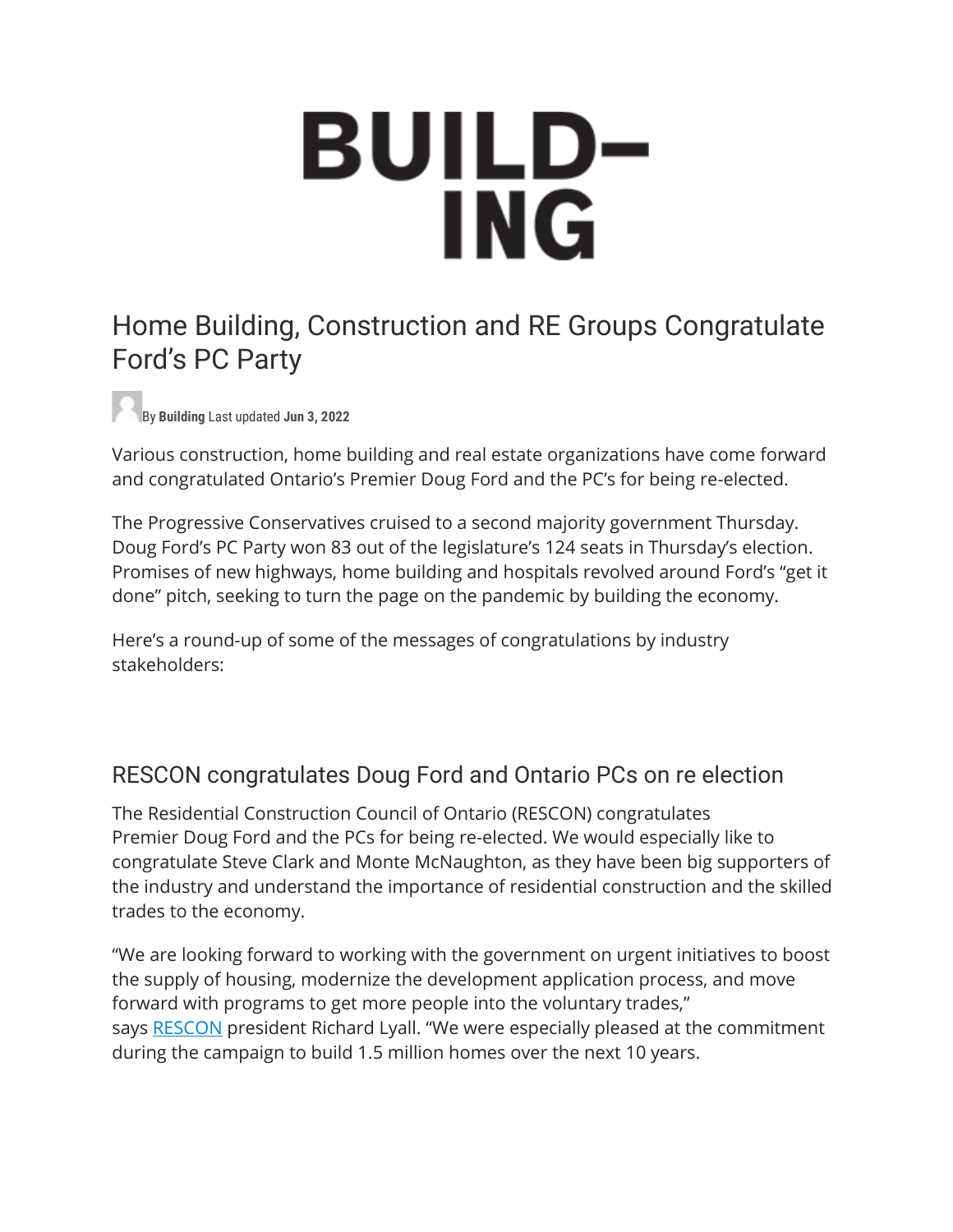"Now that the dust has settled, the real work begins. It is critical for government and the residential construction industry to work together to reach that target by cutting red tape and using innovations like off-site panelized and modular housing which will enable homes to be built quicker."

The PC government has already taken positive steps to address the crisis. The More Homes, More Choice Act was passed in 2019. This past February, a Housing Affordability Task Force came up with 55 recommendations to boost housing supply. And in March, the government introduced the More Homes for Everyone Act which commits to a housing supply action plan every year over four years.

However, more action is needed to address the situation. We are still well short of producing the number of homes needed to sustain growth and welcome the influx of immigrants coming to Ontario each year.

To tackle the problem, we must embrace innovation, streamline the development approvals process, and continue with initiatives that clear the path for more youth, women and people from underrepresented groups to learn the specialized skill sets needed to work in residential construction.

"Ontario's PCs have played a leadership role in addressing the ongoing housing crisis since taking office," says Lyall. "They have listened to the concerns of the residential construction industry and have been working towards a solution to the significant housing supply deficit. Ontario's residential builders are eager and willing to continue working with the PC government to move the needle on housing. Owning a home is the Canadian dream. We must keep that dream alive."

## Ontarians Select the Progressive Conservative Party of Ontario to take Bold Action on Housing Supply: OHBA

The Ontario Home Builders' Association congratulates Premier Doug Ford and the Ontario Progressive Conservative Party on being re-elected to a second majority government. Ontario's home builders, renovators, trade contractors and building suppliers look forward to advancing our collaborative relationship to address the housing supply crisis in Ontario.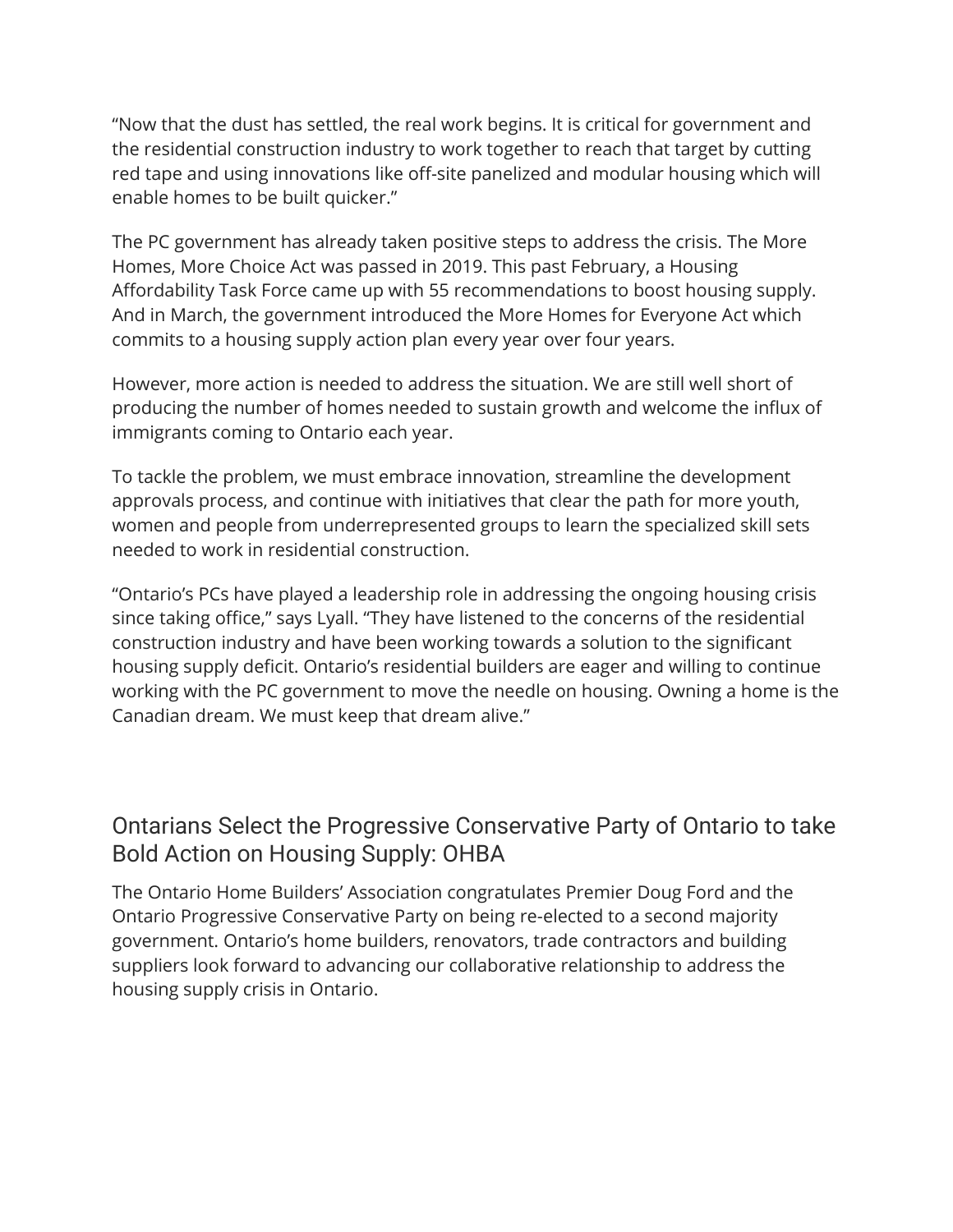"Our association applauds the Premier's commitment to address the housing crisis head on by building 1.5 million new homes over ten years." noted [OHBA's](https://www.ohba.ca/) new CEO, Luca Bucci. "OHBA is ready to work with the provincial government to implement the bold solutions that will dramatically increase the supply of housing and make the dream of home ownership more affordable for the countless families and individuals who are unable to find a place to call home in a community where they can live, work and play."

Housing was a key issue for voters in this election, and the commitment to build 1.5 million homes in the next 10 years will require inspired policy changes that address the core issues restricting housing supply and driving up costs. These issues are development approval times, the availability of land, and the red tape that overregulates home building. Many of the solutions can be found through the recommendations from the Housing Affordability Task Force report, published in 2022, which provides the blueprint for necessary change that will increase the supply and lower the cost of homes.

"There is a blueprint to the problem, and people want solutions," said Mr. Bucci. "The government can act quickly and decisively by working with our industry to implement the recommendations of the Housing Affordability Task Force. This would be a great first step to address the housing crisis \_ as it would bring supply online faster and ultimately make housing more attainable for the people and families looking to call Ontario home."

### Building Industry and Land Development Association looks forward to partnering with new government to address housing supply in the **GTA**

The Building Industry and Land Development Association (BILD) congratulates Premier Ford and the Progressive Conservative Party of Ontario on yesterday's election results. The association, the land development industry, home and commercial builders and the professional renovation sectors look forward to continuing to work with the government to collaboratively address the housing and commercial space supply challenges in the Greater Toronto Area.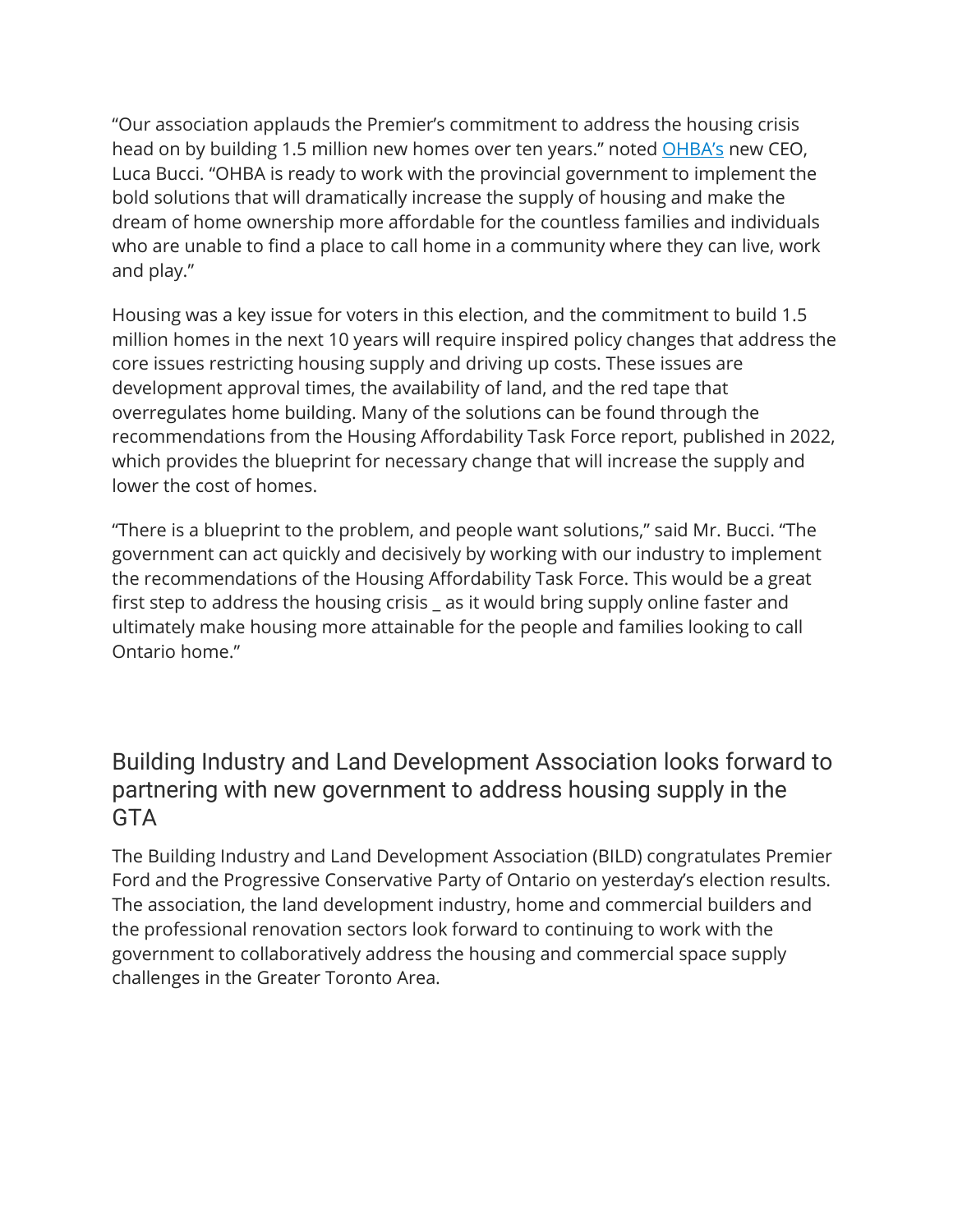"There is a broad consensus that the roots of the region's housing challenges lie in the lack of supply, which is fueling the affordability crisis," said Dave Wilkes, President and CEO of [BILD](https://bildgta.ca/). "Now is the time to take bold and decisive action to address the underlying policy issues that have constrained land supply, added costs to new housing and slowed the addition of new supply to the market."

There is unanimity that lack of housing supply is the key factor driving the lack of affordability in the GTA. During the election, all parties pledged to address housing supply and dramatically increase the addition of new housing units to the market over the next 10 years. Achieving the objective of adding 1.5 million homes to the Ontario market in the next 10 years (or nearly doubling the current housing starts) will require fundamental policy changes to address approval times and availability of land and to simplify the current bureaucracy that regulates home building. The expert recommendations from the Housing Affordability Task Force report, published in 2022, provide the blueprint for necessary change, and BILD looks forward to working with the new government to see the report's recommendations implemented.

"Time is of the essence," said Mr. Wilkes. "It takes on average 10 years to complete a high-rise project in the GTA and 11 years to complete a low-rise project. With long planning horizons, it will take time for any policy changes to translate into market impacts, which means the government must prioritize housing within the current mandate."

## Ontario Votes to Build Highway 413 & Critical Infrastructure: RCCAO

The people of Ontario have spoken and in yesterday's provincial election a majority of the province voted to build Highway 413 and critical infrastructure. This support will meet the needs of our growing province, keeping people and goods moving across Ontario. The Residential and Civil Construction Alliance of Ontario (RCCAO) is encouraged by the mandate the people have given and is ready to work to get shovels in the ground.

Last month, [RCCAO](https://rccao.com/) shared research which revealed that 54% of Ontarians support the building of Highway 413, and yesterday's election results is further evidence that the people of Ontario view this project as a necessary piece of infrastructure to expand both highway and transit capacity in the fastest growing region of the province.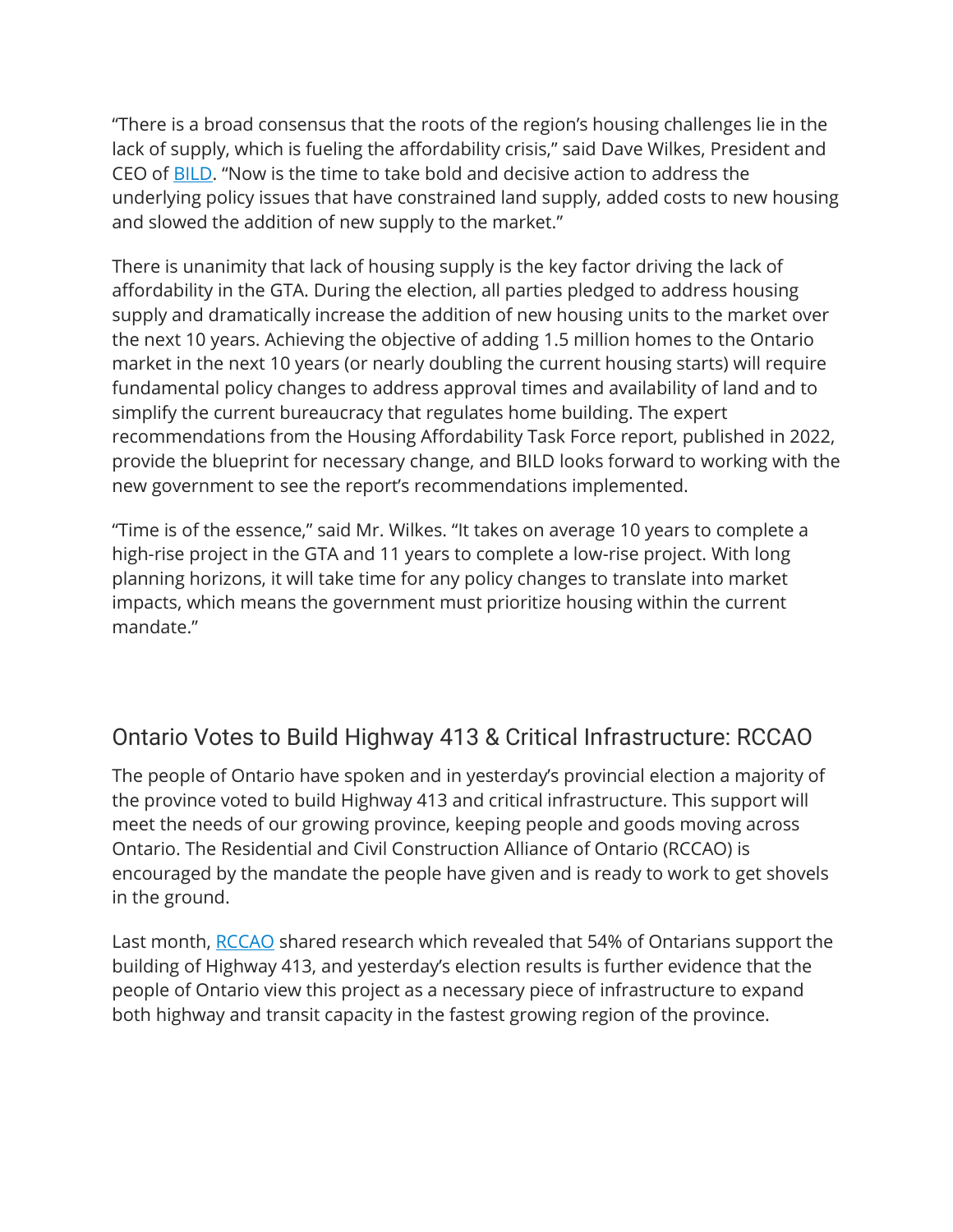RCCAO will build on its advocacy to continue to share the short-and long-term benefits of Highway 413, as highlighted in last year's commissioned Jobs and Economic Impact of the GTA West Corridor report. In addition to meeting the long-term needs of the province, the report detailed many additional benefits of building the highway, including:

– Supporting up to 8,000 jobs annually in construction and other industries over a fiveyear construction period;

– Generating up to \$2.3 billion of earnings for workers in Ontario throughout its construction;

– Alleviating congestion in the GTA which costs the economy \$11 billion; and

– Building a parallel transitway dedicated exclusively for buses and LRTs.

The construction of critical infrastructure, such as Highway 413, across the province will ensure we are adding more capacity, building for the future and facilitating a competitive economic environment for Ontarians to prosper.

RCCAO congratulates Premier Doug Ford on his government's re-election and all MPPs who will have the honour of representing the people of Ontario at Queen's Park. RCCAO is eager to continue its collaboration with elected officials and all levels of governments to ensure critical infrastructure is built.

## OREA Congratulates Premier Ford and The Progressive Conservative Party On Provincial Election Win

"The Ontario Real Estate Association (OREA) would like to congratulate Premier Doug Ford and the Progressive Conservative Party for their re-election as Ontario's next government. We look forward to working with the newly re-elected government, and all elected MPPs, to help keep the Canadian dream of home ownership alive for Ontario's young people and their families. Ontario's REALTORS® put real solutions to the housing affordability crisis on the table in our ['A Home for Everyone' housing election](https://building.ca/toronto-society-of-architects-launches-new-season-of-walking-tours/)  [platform,](https://building.ca/toronto-society-of-architects-launches-new-season-of-walking-tours/) and we were pleased to see that the major parties listened and offered robust proposals that included a number of OREA's ideas.